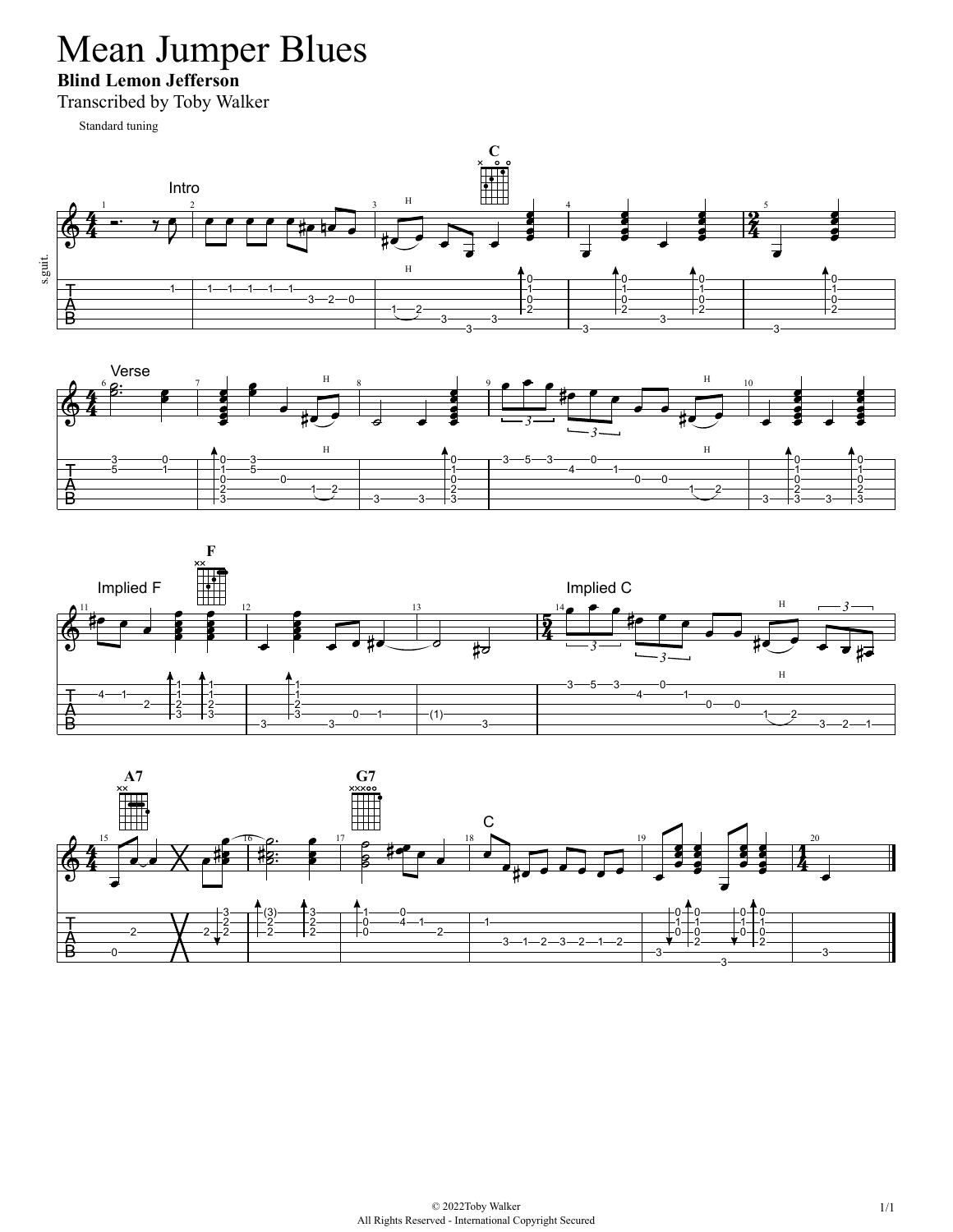# Basic Structure of Mean Jumper Blues

Standard tuning

Typical Verse  $\frac{1}{2}$  3 4  $\mathbf{\Phi}$  $\overline{\bullet}$ s.guit. ╕ 自己  $5 F$  6 7 C 8  $\mathbf{\Theta}$  $\overline{\bullet}$  $\overline{4}$ ।<br>В  $_9$  A  $_{10}$  G  $_{11}$  C  $_{12}$  $\bigcirc$ Ā  $\overline{\bullet}$  $\overline{\sigma}$ ∃ 髙  $-3-$  C - Filling it in with more of Lemon's licks  $\overline{13}$  0  $\overline{14}$  14  $\overline{15}$  15  $\overline{15}$  16  $\overline{16}$  16 ∍‡⊢





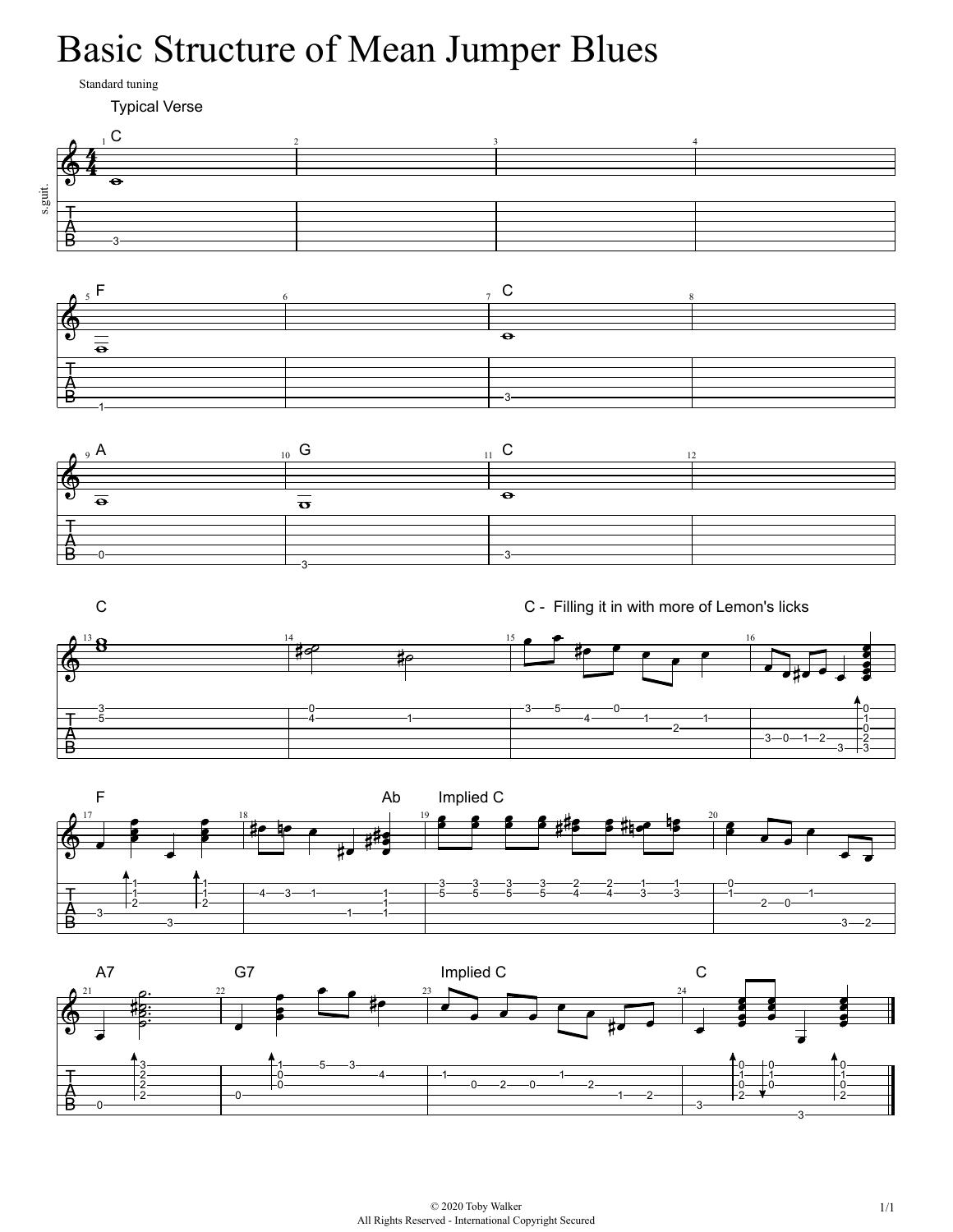### **Transposing Licks**

#### **part 1**

#### **Toby Walker**



Move that C note up the string until you find an F, again played with your third finger. Notice you've now moved to the 8th position

Now play the above lick at the 8th position. You've just transposed that lick from a C lick to an F lick, using the same strings



Moving up the neck 2 frets higher, we can transpose the same lick from F to G



And moved up two more frets, transposing it to G

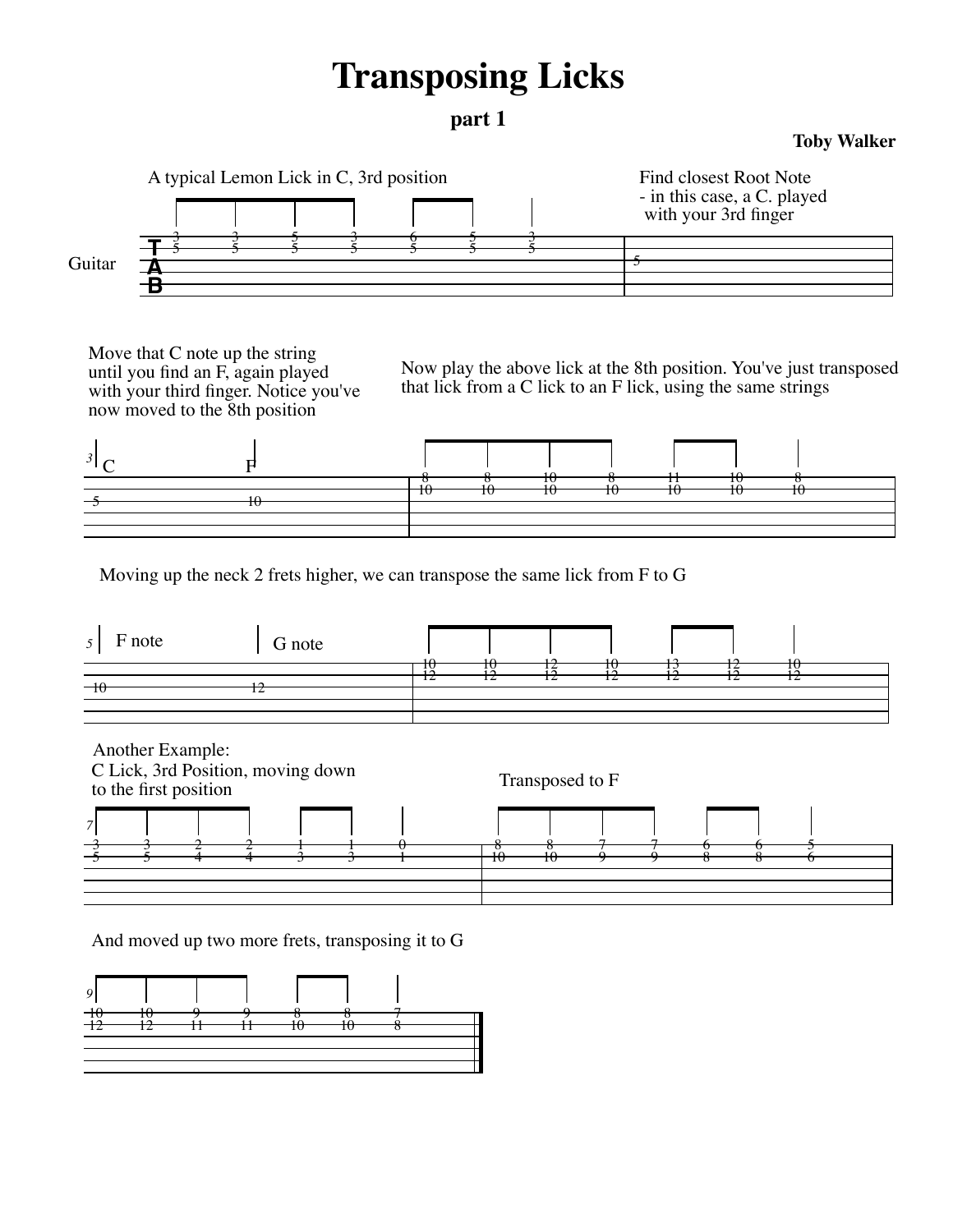### **Transposing Licks part 2**

**moving them across the strings Toby Walker**

|                               | A Lonnie Johnson Lick in C                                                                                   |                                                                                                |  |                                                       | Move it up to F                                       |                                                                                                                |  |  |
|-------------------------------|--------------------------------------------------------------------------------------------------------------|------------------------------------------------------------------------------------------------|--|-------------------------------------------------------|-------------------------------------------------------|----------------------------------------------------------------------------------------------------------------|--|--|
|                               |                                                                                                              | The C Note                                                                                     |  |                                                       |                                                       | The F Note                                                                                                     |  |  |
|                               |                                                                                                              |                                                                                                |  |                                                       |                                                       |                                                                                                                |  |  |
| Guitar                        |                                                                                                              |                                                                                                |  |                                                       |                                                       |                                                                                                                |  |  |
|                               |                                                                                                              |                                                                                                |  |                                                       |                                                       |                                                                                                                |  |  |
|                               |                                                                                                              | Now, let's locate that F note, which was<br>on the second string 6th fret, on the first string |  | 2nd string                                            |                                                       | Try matching the same notes in this position. Notice<br>the difference in fingering from the 3rd string to the |  |  |
| $\frac{1}{3}$ of the position |                                                                                                              | 1st position<br>$\overline{F}$                                                                 |  |                                                       |                                                       | $\mathbf{F}$                                                                                                   |  |  |
|                               |                                                                                                              |                                                                                                |  |                                                       |                                                       |                                                                                                                |  |  |
|                               |                                                                                                              |                                                                                                |  |                                                       |                                                       |                                                                                                                |  |  |
| 5                             | making it a G lick<br>-3-                                                                                    | G                                                                                              |  | 8th position<br>$^{\rm 11}$<br>$\pmb{\text{+}}\Theta$ | - 3 -<br>$\overline{10}$                              |                                                                                                                |  |  |
|                               | Here's another location<br>for an F note, played in the<br>$\frac{3}{7}$ and position with your first finger |                                                                                                |  |                                                       | And the same lick played in the 3rd position<br>$-3-$ | $\overline{F}$                                                                                                 |  |  |
|                               |                                                                                                              |                                                                                                |  |                                                       | $\overline{A}$                                        |                                                                                                                |  |  |
|                               |                                                                                                              |                                                                                                |  |                                                       |                                                       |                                                                                                                |  |  |
|                               | The Lemon Lick in C, 3rd position                                                                            |                                                                                                |  | G note on first string,<br>E note on second<br>G      | position<br>$_{8}$ $\overline{G}$                     | The same notes but moved across<br>to the second and third strings, 8th                                        |  |  |
|                               |                                                                                                              |                                                                                                |  |                                                       | $\rm ^{9}E$                                           |                                                                                                                |  |  |
|                               |                                                                                                              | Finally, the Lemon Lick played on the 2nd and 3rd strings at the 8th position                  |  |                                                       |                                                       |                                                                                                                |  |  |
|                               |                                                                                                              |                                                                                                |  |                                                       |                                                       |                                                                                                                |  |  |
|                               |                                                                                                              | 10                                                                                             |  |                                                       | 10                                                    |                                                                                                                |  |  |
|                               |                                                                                                              |                                                                                                |  |                                                       |                                                       |                                                                                                                |  |  |
|                               |                                                                                                              |                                                                                                |  |                                                       |                                                       |                                                                                                                |  |  |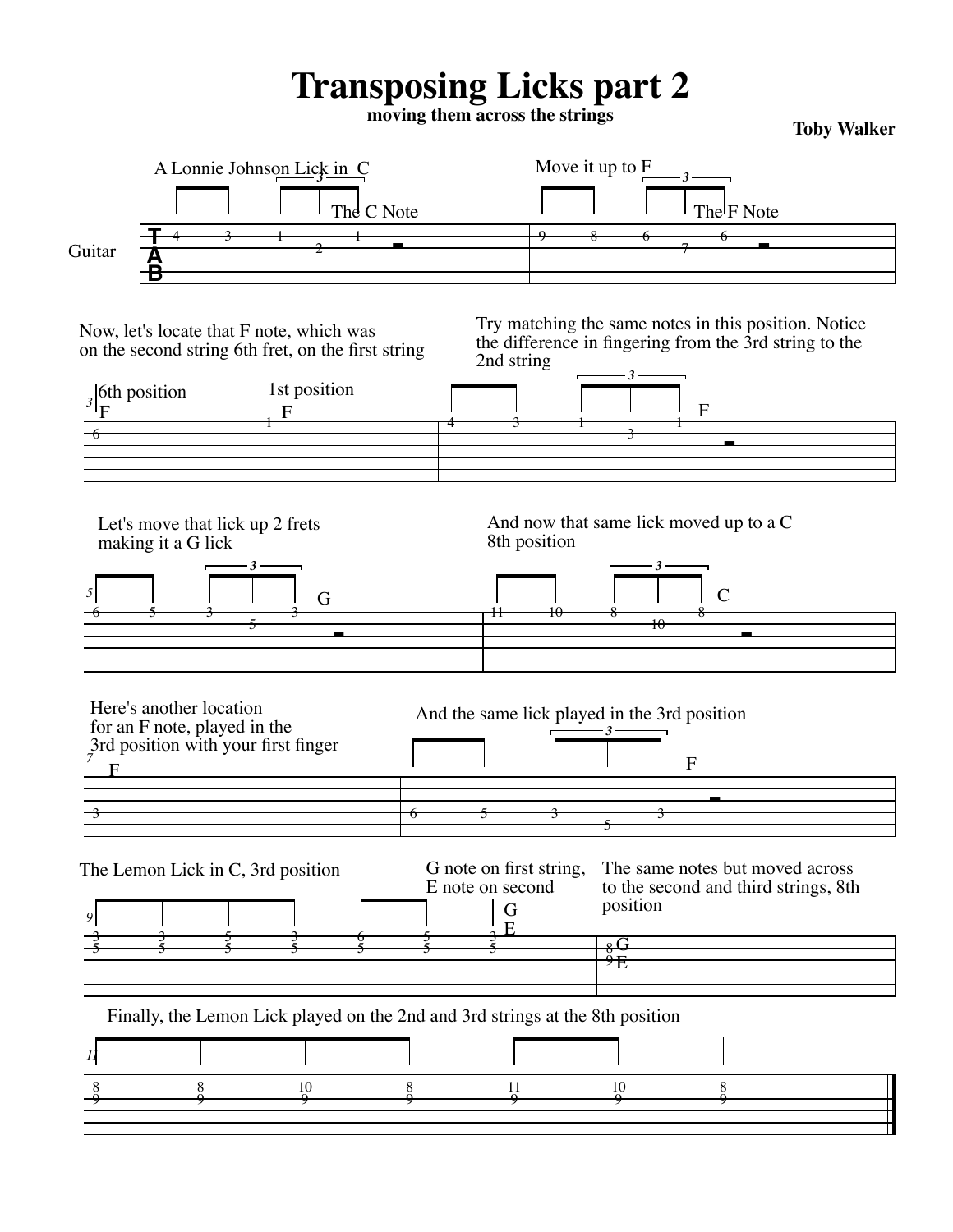# Transposing More Licks & Mean Jumper Solo





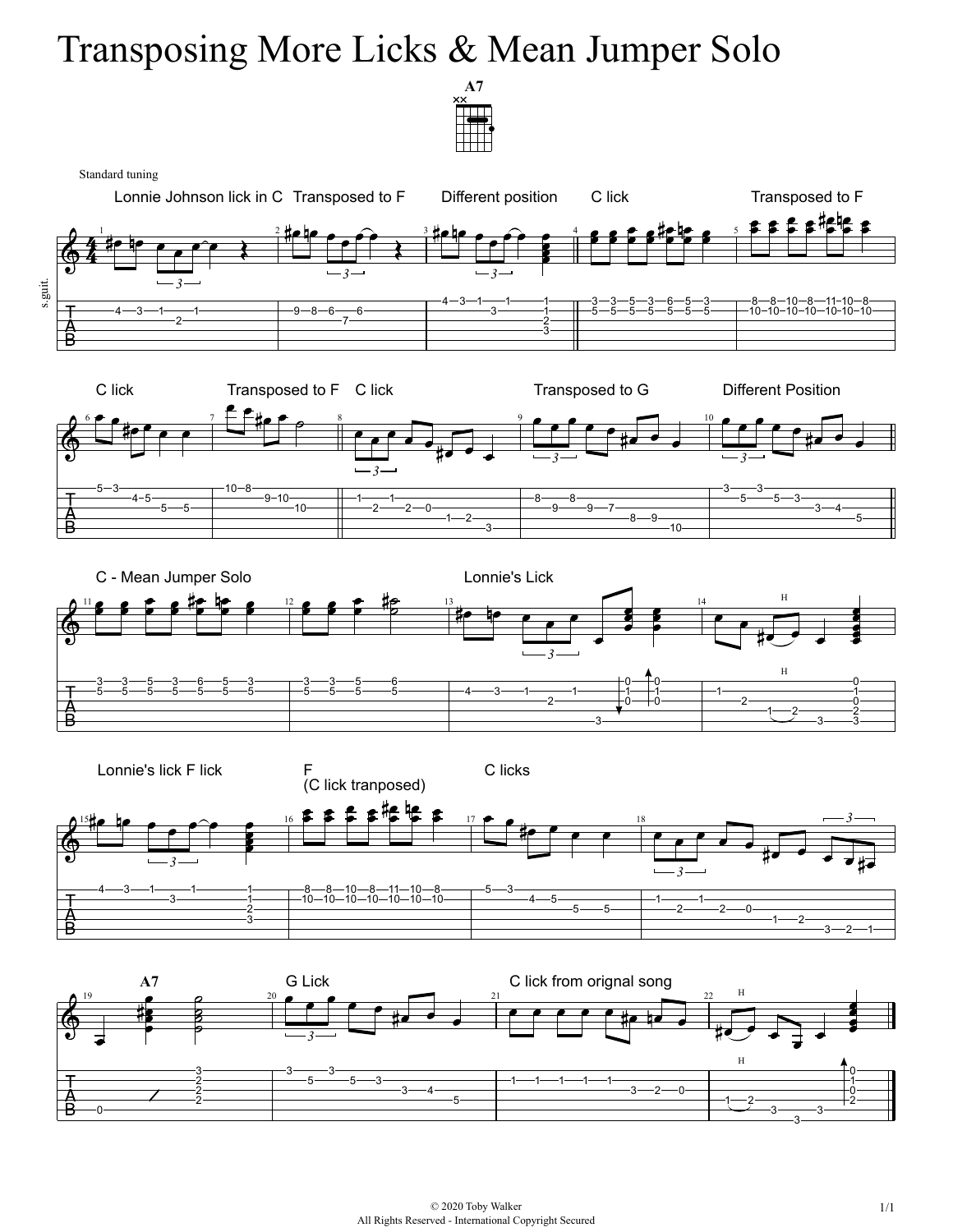# Stingy Mama

transcribed by Toby Walker

**Blind Boy Fuller - originally recorded in standard tuning but raised a half step higher.** 







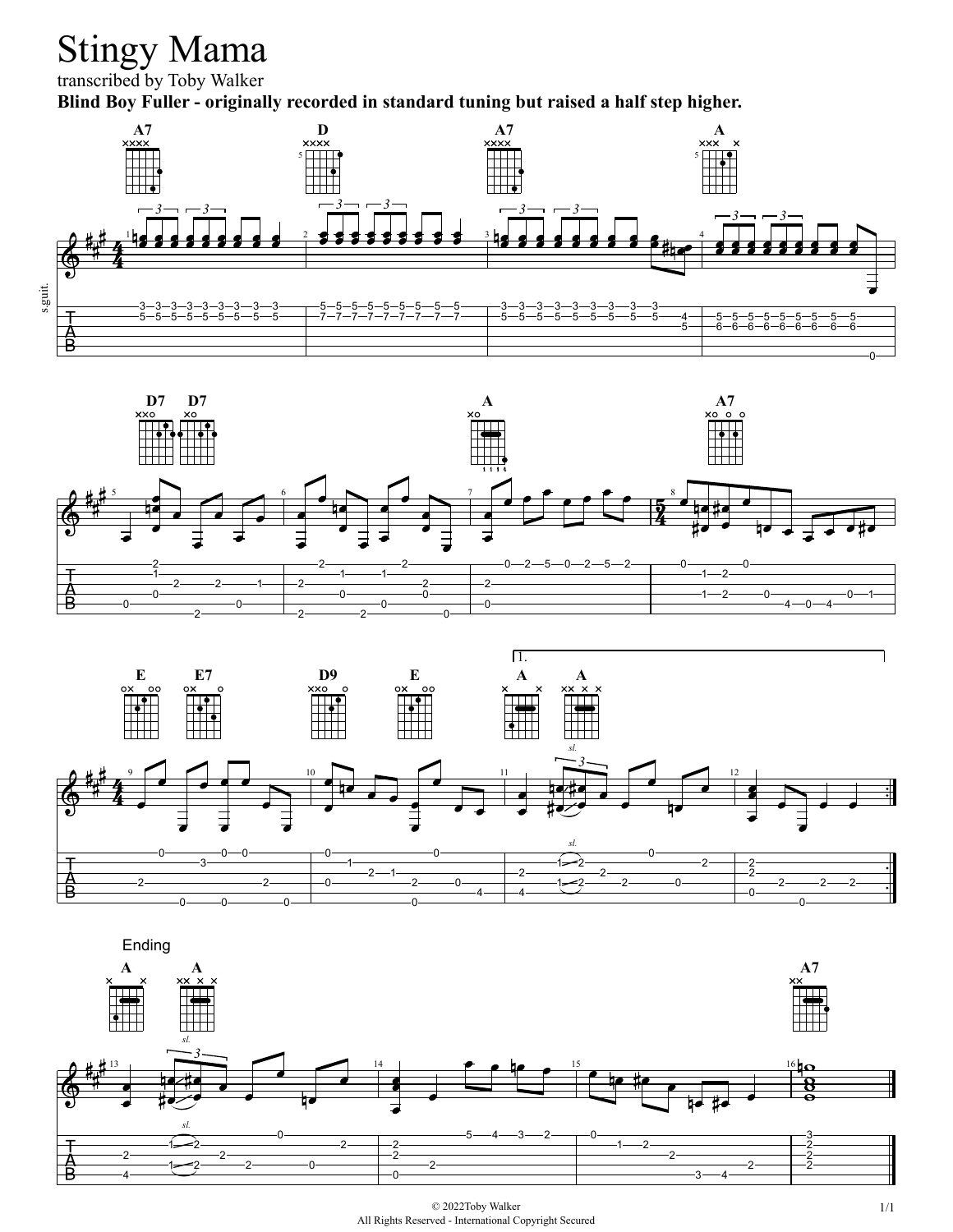# Transposing Lemon's C Licks To A

**Toby Walker**





A Moved across the strings









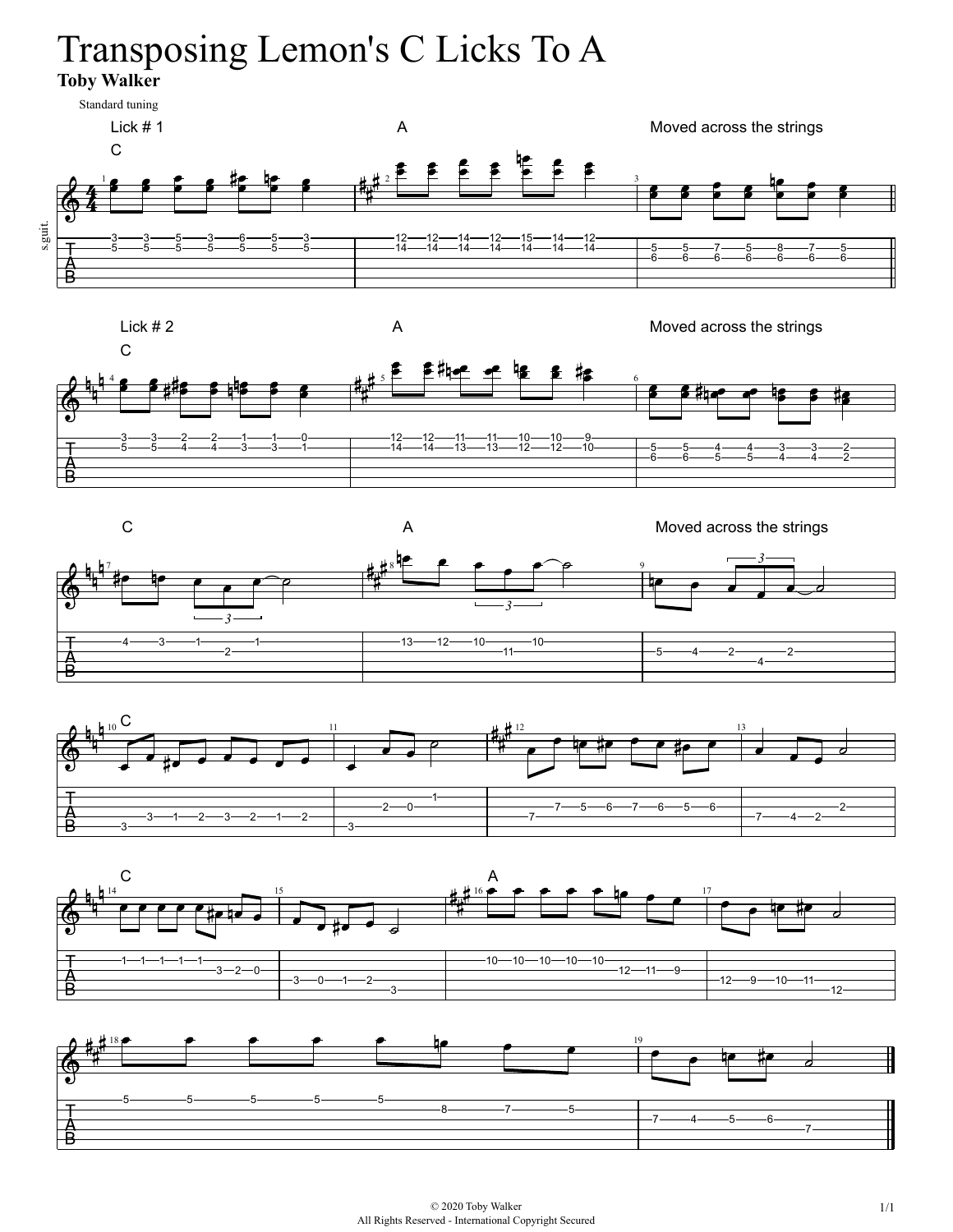# Stingy Mama With New Licks

Standard tuning

 $= 120$ A7 D A Lick  $3 - 3 - 3$ **hal al al al al al al 1988 - 1988 - 1988 - 1988 - 1989 - 1989 - 1989 - 1989 - 1989 - 1989 - 1989 - 1989 - 1** s.guit. 5————12—12—14—12—15—14—12——<br>7————14—14—14—14—14—14—14——4  $\frac{1}{2}$  6 6 6 6 ⋤  $\Omega$